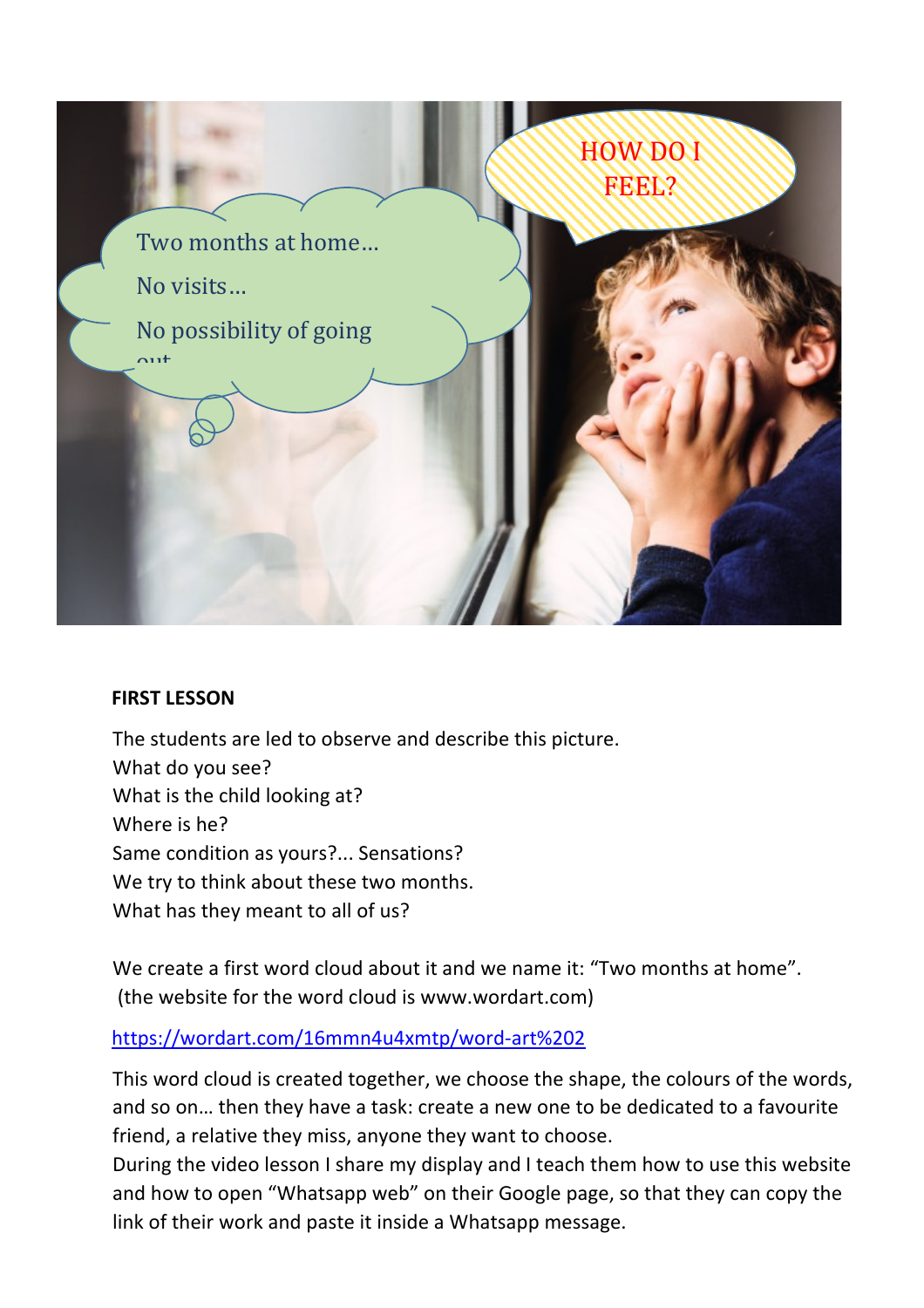### ASSIGNMENT:

They send their new *word cloud* to the chosen person via Whatsapp, plus they let me have the work and let me know whom it has been dedicated to.

### **SECOND LESSON**

The next step of our LEARNING UNIT is inside the class project: "Exchange with Finland".

In fact we have received letters from Finland!

Name of the activity: "A letter from my Quarantine".

As a start of this second lesson the students are asked to read the letters that each of them has received from their twinned students.

We have the Opportunity to discuss about the finnish habits: all children and youngs have a trampoline in their garden, they often go in the forest for a walk, they miss school because it was an occasion to meet their friends every day (just as us), they have video lessons every day (just as us), the have a very early dinner!!! (five p.m.!!!!), and so on…

Before writing our answers we build a new *word cloud* about a new concept: OPPORTUNITY.

I open a shared file which they simultaneously have to fill in.

The students express their idea of "opportunity" and everyone writes his/her individual idea on our wordsheet.

- What do we mean by "having an opportunity"?
- Do you ever think about the positive results or the unexpected consequences of what happens to you? Even if you are facing a tough moment?

This time the *word cloud* must be with sentences.

Then we open a class debate about the peculiar words that the students have chosen.

### ASSIGNMENT:

Write your letter and talking about your personal experience. And doing it keep in mind these following questions:

- 1) Do you wake up early or late?
- 2) Do you have many video lessons?
- 3) Do you sleep well?
- 4) How do you spend your free time? You read/cook/draw/help at home….(what else?)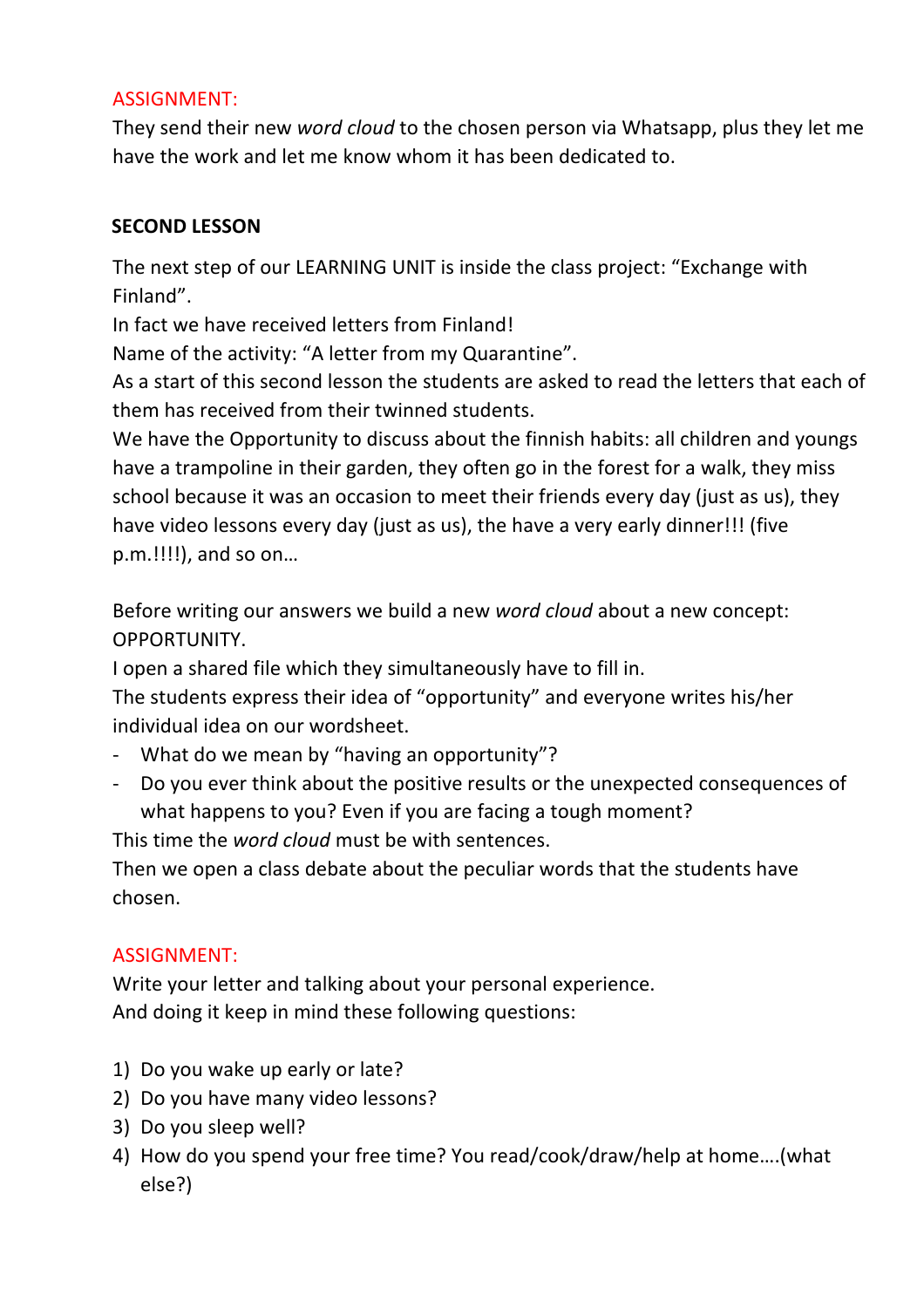- 5) How much of your time is dedicated to a display (playstation, TV, video games, mobile phone, tablet….)
- 6) Are you moving somehow (doing gymnastic in your room, playing basketball in your garden, walking the dog…)
- 7) Do you play board games with your family?
- 8) Have you found a special/different/original activity to make alone or with your family? Describe it.\*

\*Pay particular attention to this last point: relate about something new you have experienced during this quarantine.

It can be anything!

For example some of you could refer about your better relationship with your sisters and/or brothers, some could speak about your new interest in a new topic (a book/tv genre..), some could say that they have started talking/thinking about their future (and then about now choices about schools and jobs), some could say that they now have a better interaction with their parents… and so on.

## **THIRD LESSON**

We start reading some letters before sending them to Finland. We exchange our ideas, our thoughts and points of view.

Watching-a-video activity from the website tellatale.eu:

Storyteller Richard Martin tells "Birbal and Akbar's Missing Thumb"(an indian story).

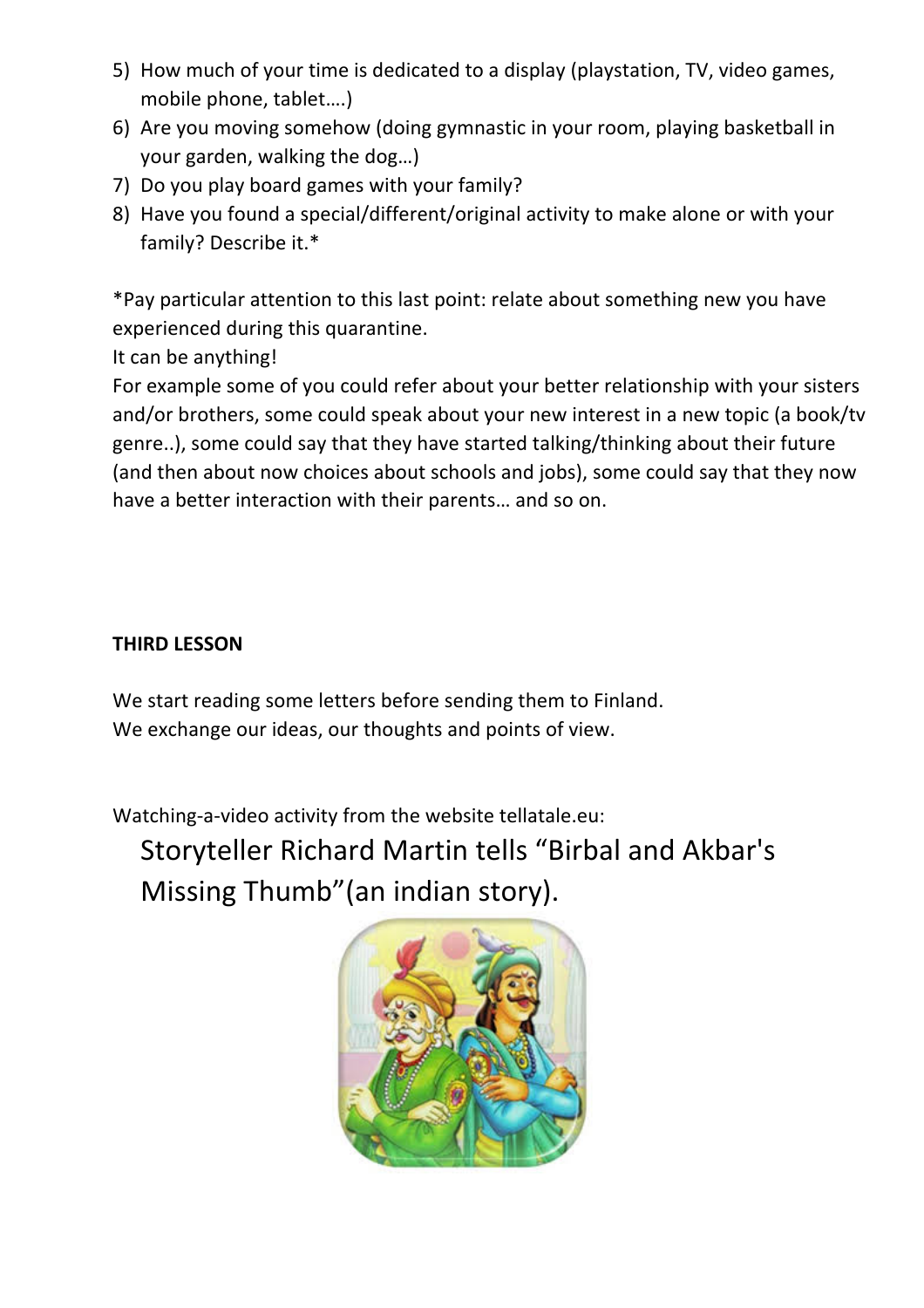But before watching the video..

**First pre-view activity:** Have a look at this *Word Cloud* and have a Guess about all meanings.



#### **Second pre-view activity:**

A brief introduction to the protagonists. Akbar : a magnificent and powerful emperor. Birbal : his wise counsellor with his inevitable, optimistic fatalism.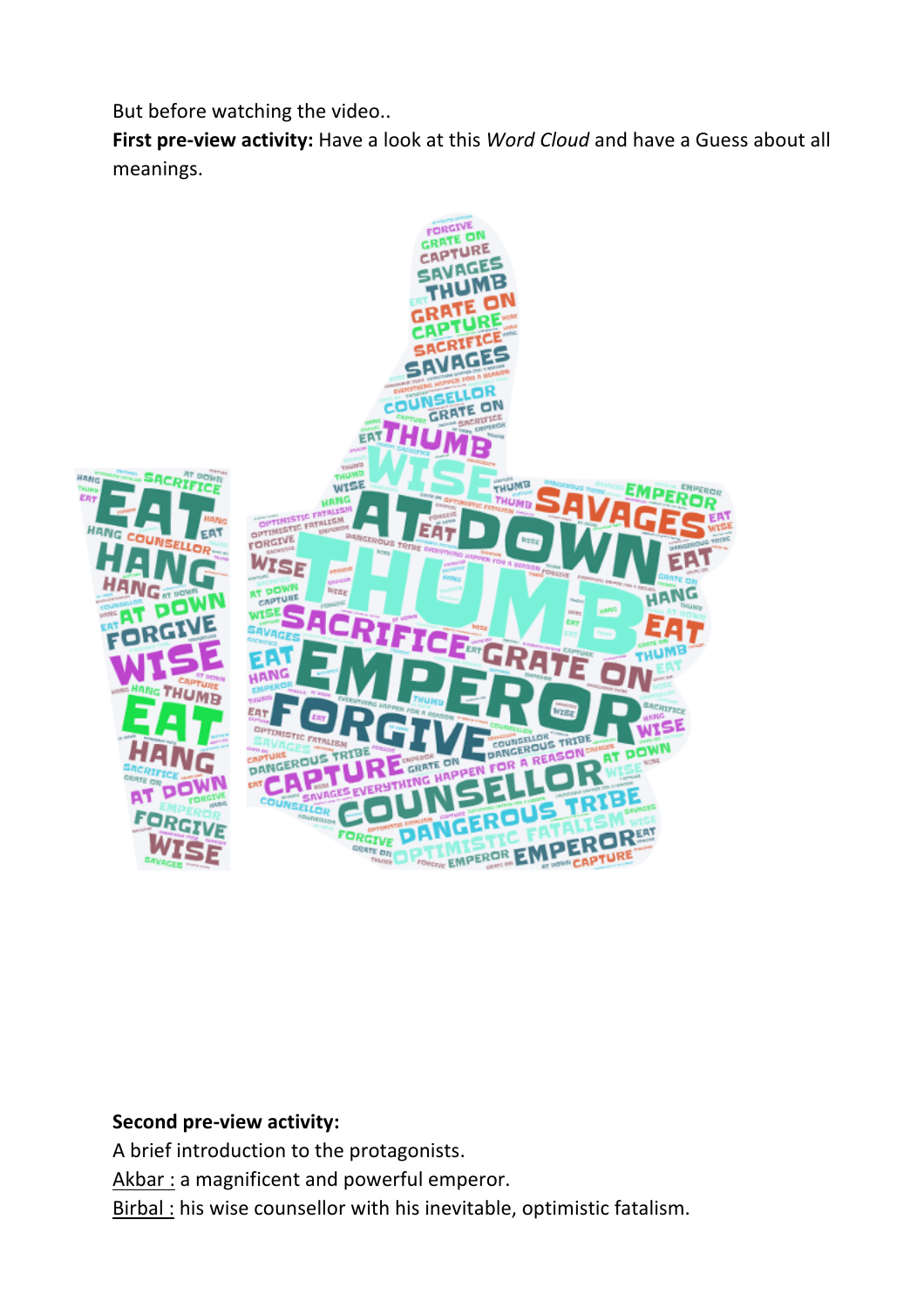He often says: "This must be for the good. Remember, everything happens for a reason!"

This began to grate on Akbar.

# **The plot in brief:**

Akbar and Birbal went hunting in hills but they only took two soldiers.

Dangerous tribes lived nearby, savages. They made a supersitious practice: they sacrificed prisoners to their gods and then they ate them!

Akbar fired, but missed the target. Birbal said: "This must be for the good. Remember...".

Akbar fired again, but the top of his thumb blew. Birbal said again: "This must be for the good!"

Akbar exploded. "How can losing my thumb possibly be good? Had enough of such idiocy. Soldiers, take this fool back to palace, beat him well and hang him at dawn!"

Akbar left alone was soon surrounded by savages. When savages saw his wounded hand superstion forebade them from sacrificing anything to their gods which was blemished. Therefore they untied Akbar and let him go free.

Akbar went back home and found Birbal at down.

- A: "My wise and faithful friend, can you forgive my injustice to you!"
- B: "But it was all for the good!"
- A: "How could it possibly be good that I sent you to be beaten and executed?"

B: "If you had not sent me away, the savages would have captured me, too. And I have all of my thumbs!"

### **Last preview activity:**

The students are briefly introduced to the Art of Storytelling: where in the world it has flourished; why; from Omero to medieval minstrels, from the Irish Storytelling tradition to Sardinian fireplace tales (Sos Contos de Foghile).

Time to watch the VIDEO. We watch it together.

https://www.tellatale.eu/tales/all-tales/missing-thumb/

### ASSIGNMENT:

- 1) Watch the video again (if you think it's useful, first read the plot once more).
- 2) Reorganize the Sequencing of the 5 parts here below.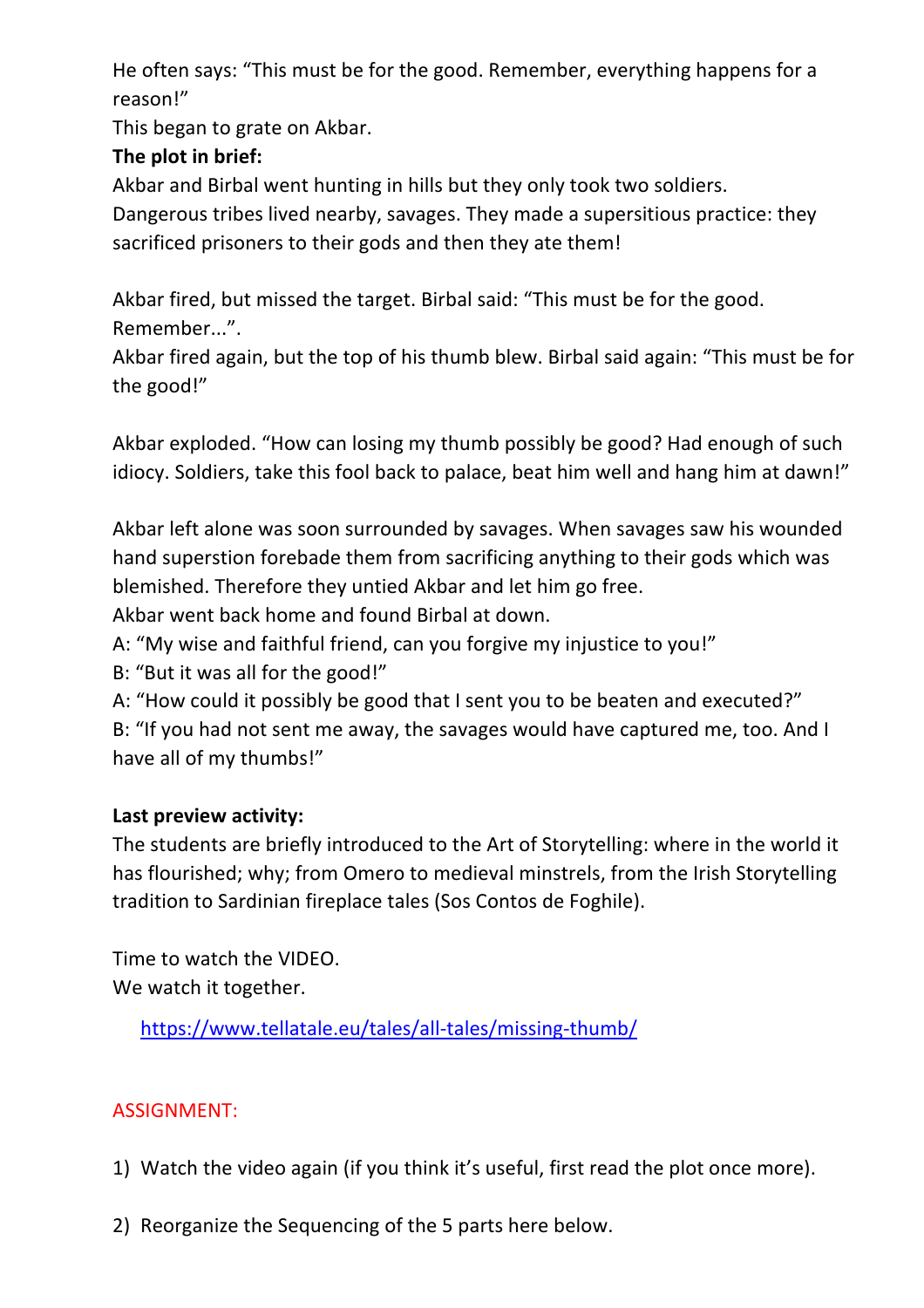- a. Akbar is captured by the savages but they cannot eat him, his body is not in one piece.
- b. Akbar is a magnificent and powerful emperor, Birbal is his wise counsellor. He refers to everything with his inevitable, optimistic fatalism. He often says: "This must be for the good. Remember, everything happens for a reason!". This began to grate on Akbar.
- c. Akbar goes back home and asks Birbal to forgive him.
- d. Akbar fires first time. Missed. Akbar fires again and his thumb blows off. Birbal says it's for the good and Akbar sends him to the palace to be hanged.
- e. They go Hunting.

There is a tribe a Savages. They sacrifice people and eat them.

- $1) ...$  $2) - ...$  $3) - ...$ 4) - ….
- 5) ….

### **FOURTH LESSON**

We correct the answers.

Then the students answer these questions and start writing the last essay:

- 1) What did I start doing during these two months which I have never done before?
- 2) Do I discuss with my parents more than before? Why?
- 3) Do I help more with the housework now?
- 4) Do I think about my future more than before? How?
- 5) Do I have a different idea about: friendship (I miss my friends more than expected..) my house (it's too dark/dusty/hot/cold..) my room (it's too small/empty/coloured/messy/tidy..) my school (I miss it, I miss my classmates, I miss the school routine..) my favourite sport (I want to change it/ I miss it..)
- 6) What is FREEDOM for me?
- 7) What have I missed most?
- 8) Do I spend quality-time surfing on the internet?